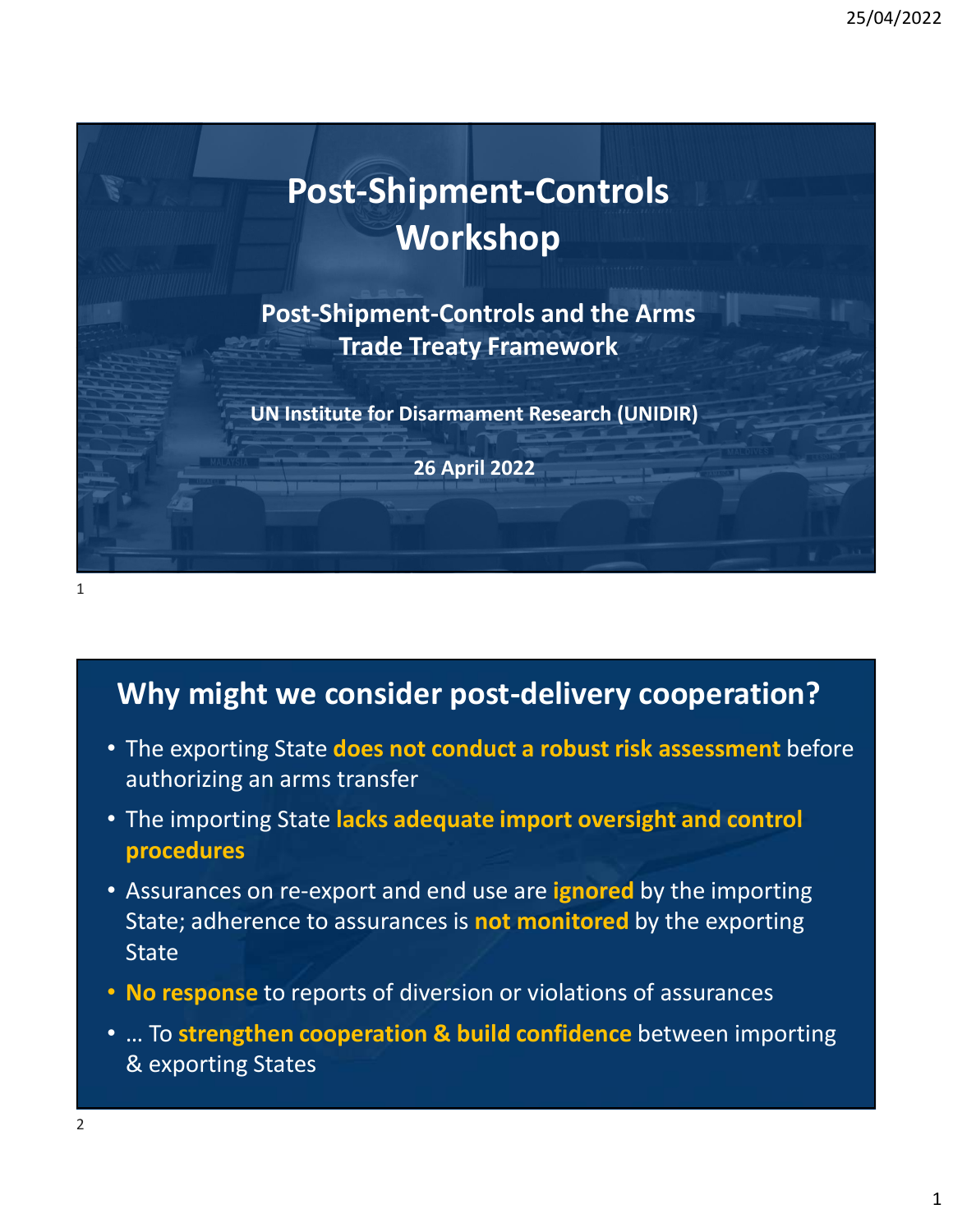# Post-delivery cooperation in the ATT

- No explicit mention but …
- Confidence-building measures or jointly developed and agreed **Post-delivery cooperation in the ATT**<br>No explicit mention but ...<br>Confidence-building measures or jointly developed and agreed<br>programmes between exporting and importing states to mitigate<br>risks mentioned in **Articles 7(2** risks mentioned in Articles 7(2) and 11(2)
- Article 11.4 on appropriate measures to be taken when a diversion of transferred conventional arms has been detected
- Article 14 on appropriate measures to enforce national laws & regulations (Art. 14)
- Calls for cooperation to effectively implement the treaty
- Encourage sharing experience and lessons learned

3

# Post-delivery cooperation in the ATT framework

### 1. Sharing information on post-shipment cooperation measures in the context of efforts to tackle diversion

# 2. WGETI document on "Possible measures to prevent and address diversion" (ATT CSP4) **Post-delivery cooperation in the ATT framework**<br> **1. Sharing information on post-shipment cooperation measures in**<br> **the context of efforts to tackle diversion**<br> **2. WGETI document on "Possible measures to prevent and add Post-delivery cooperation in the ATT framework**<br>
1. **Sharing information on post-shipment cooperation measures in**<br>
the context of efforts to tackle diversion<br>
2. WGETI document on "Possible measures to prevent and addres

Exporting States could conduct post-delivery checks in cooperation with importing States to verify compliance with end use conditions

- On-site visits
- Post-shipment physical check
- Investigate suspected violations of end use and re-transfer conditions